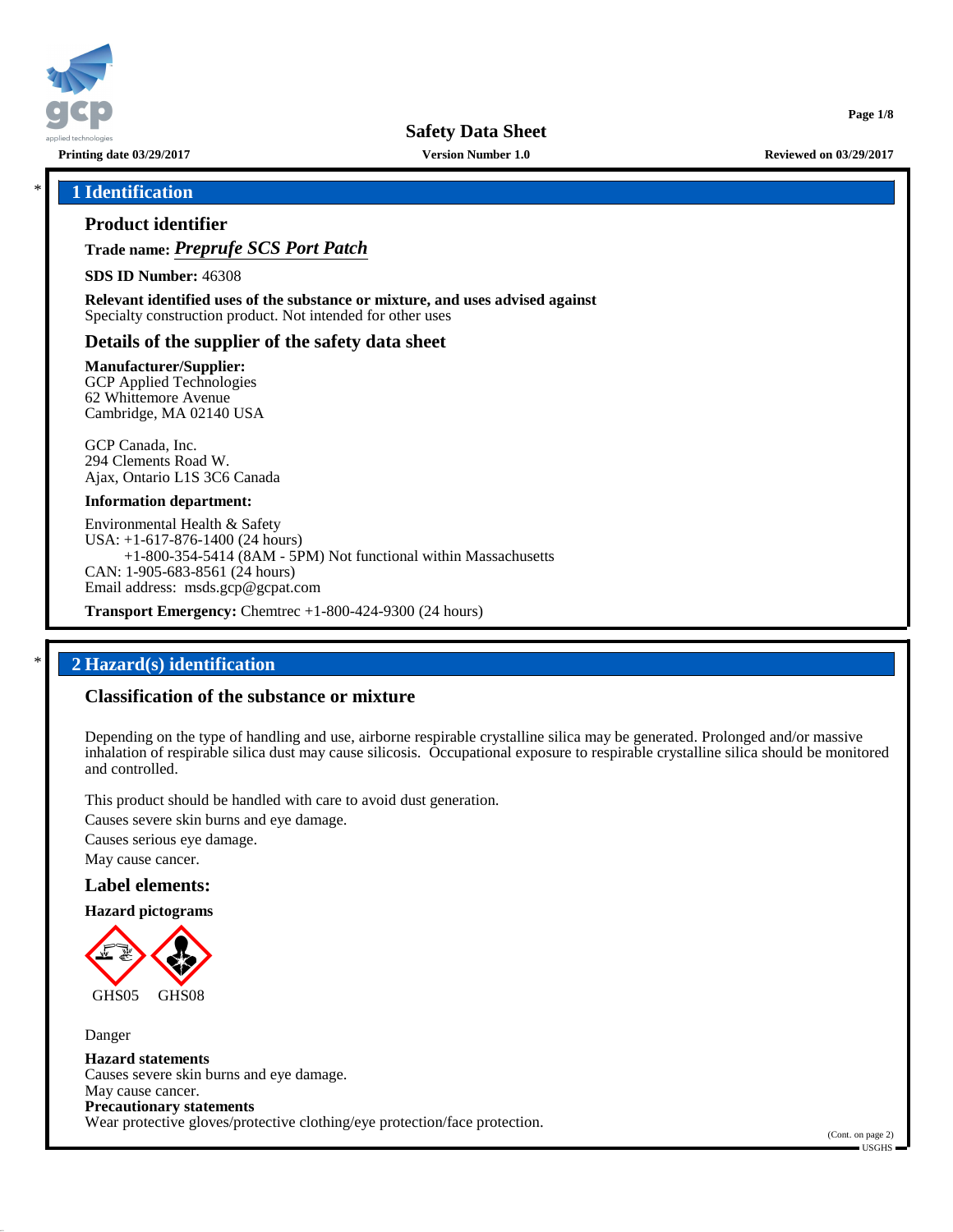**Printing date 03/29/2017 Version Number 1.0 Reviewed on 03/29/2017**

## **Trade name:** *Preprufe SCS Port Patch*

(Cont. from page 1) Do not handle until all safety precautions have been read and understood. If on skin (or hair): Take off immediately all contaminated clothing. Rinse skin with water/shower. If in eyes: Rinse cautiously with water for several minutes. Remove contact lenses, if present and easy to do. Continue rinsing. If swallowed: Rinse mouth. Do NOT induce vomiting.

IF INHALED: Remove person to fresh air and keep comfortable for breathing.

IF exposed or concerned: Get medical advice/attention.

Immediately call a POISON CENTER/doctor.

#### **Additional information:** Avoid breathing dust.

**NFPA ratings (scale 0 - 4)**

0  $\overline{\mathbf{0}}$  $Health = 2$ Fire  $= 0$ Reactivity  $= 0$ 

#### **HMIS-ratings (scale 0 - 4)**



2

Health  $=$  \*2  $Flammability = 0$ Reactivity  $= 0$ 

## **Other hazards**

**Results of PBT and vPvB assessment**

**PBT:** Not applicable. **vPvB:** Not applicable.

### \* **3 Composition/information on ingredients**

### **Chemical characterization: Mixture**

**Description:** Mixture of the hazardous substance(s) listed below with additional nonhazardous ingredients.

**Hazardous components:**

65997-16-2 Calcium sulphoaluminate cement 50-100%

65997-15-1 Portland cement 10-20%

14808-60-7 Quartz (SiO2) 1.0-2.0%

**Additional information:** Non-hazardous ingredients may be listed in Section 15; Right-To-Know disclosure.

## \* **4 First-aid measures**

### **Description of first aid measures**

**General information:** Get medical advice/attention if you feel unwell.

#### **After inhalation:**

Supply fresh air. If required, provide artificial respiration. Keep patient warm. Consult doctor if symptoms persist.

#### **After skin contact:**

Immediately wash contaminated skin with soap or mild detergent and water. If this chemical soaks clothing, immediately remove clothing and wash skin.

Remove contaminated clothing and wash before reuse.

#### **After eye contact:**

Flush opened eye with large quantities of running water for at least 15 minutes. If symptoms persist, consult a doctor.

#### **After swallowing:**

Do NOT induce vomiting. Immediately call a doctor.

Never give anything by mouth to an unconscious person.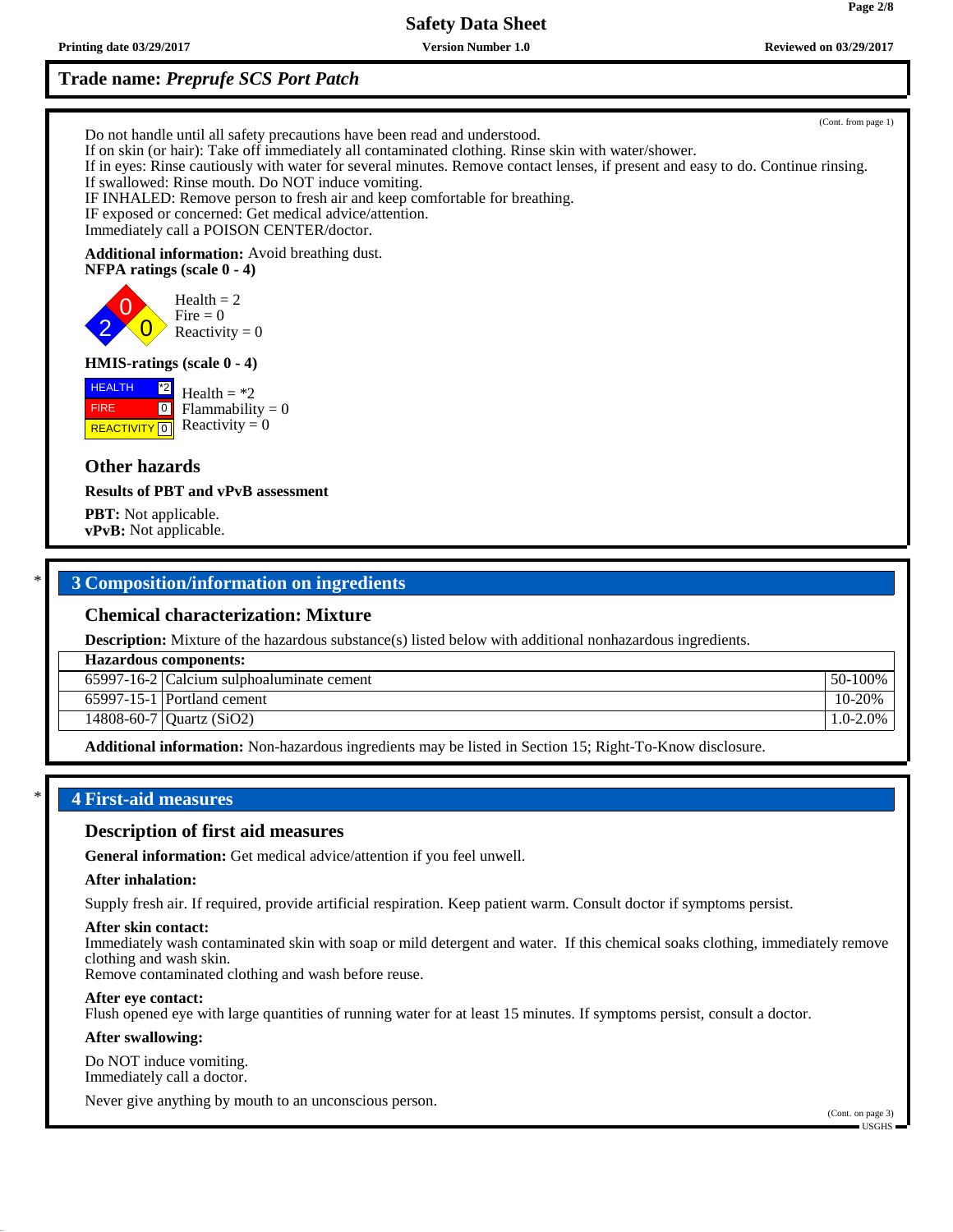**Trade name:** *Preprufe SCS Port Patch*

(Cont. from page 2)

## **Information for doctor:**

**Most important symptoms and effects, both acute and delayed** No further relevant information available.

**Indication of any immediate medical attention and special treatment needed** No further relevant information available.

## \* **5 Fire-fighting measures**

**Special hazards arising from the substance or mixture** No further relevant information available.

**Additional information** Collect contaminated fire fighting water separately. It must not enter the sewage system.

## \* **6 Accidental release measures**

## **Personal precautions, protective equipment and emergency procedures**

Wear protective equipment. Keep unprotected persons away.

## **Methods and material for containment and cleaning up:**

If spilled, prevent material from entering water systems. Observe the listed Precautionary Measures found in Section 7 of this document. Dry spills should be immediately swept up and placed in a suitable container to prevent further release of material. Slurry spills should be immediately contained (to minimize the extent of the spill) and absorbed with an inert, non-combustible material. Place material in a suitable container to prevent further release.

Use proper personal protective equipment. Do not flush to sewer or allow to enter waterways.

## **Reference to other sections**

See Section 7 for information on safe handling.

See Section 8 for information on personal protection equipment.

See Section 13 for disposal information.

## \* **7 Handling and storage**

### **Handling:**

**Precautions for safe handling**

Risk of serious damage to eyes.

Open and handle receptacle with care.

**Information about protection against explosions and fires:** Keep respiratorator available.

## **Conditions for safe storage, including any incompatibilities**

**Storage:**

**Information about storage in one common storage facility:** Keep respiratorator available.

**Further information about storage conditions:** Keep receptacle tightly sealed.

**Specific end use(s)** No further relevant information available.

## \* **8 Exposure controls/personal protection**

**Additional information about design of technical systems:** No further data; see item 7.

(Cont. on page 4) USGHS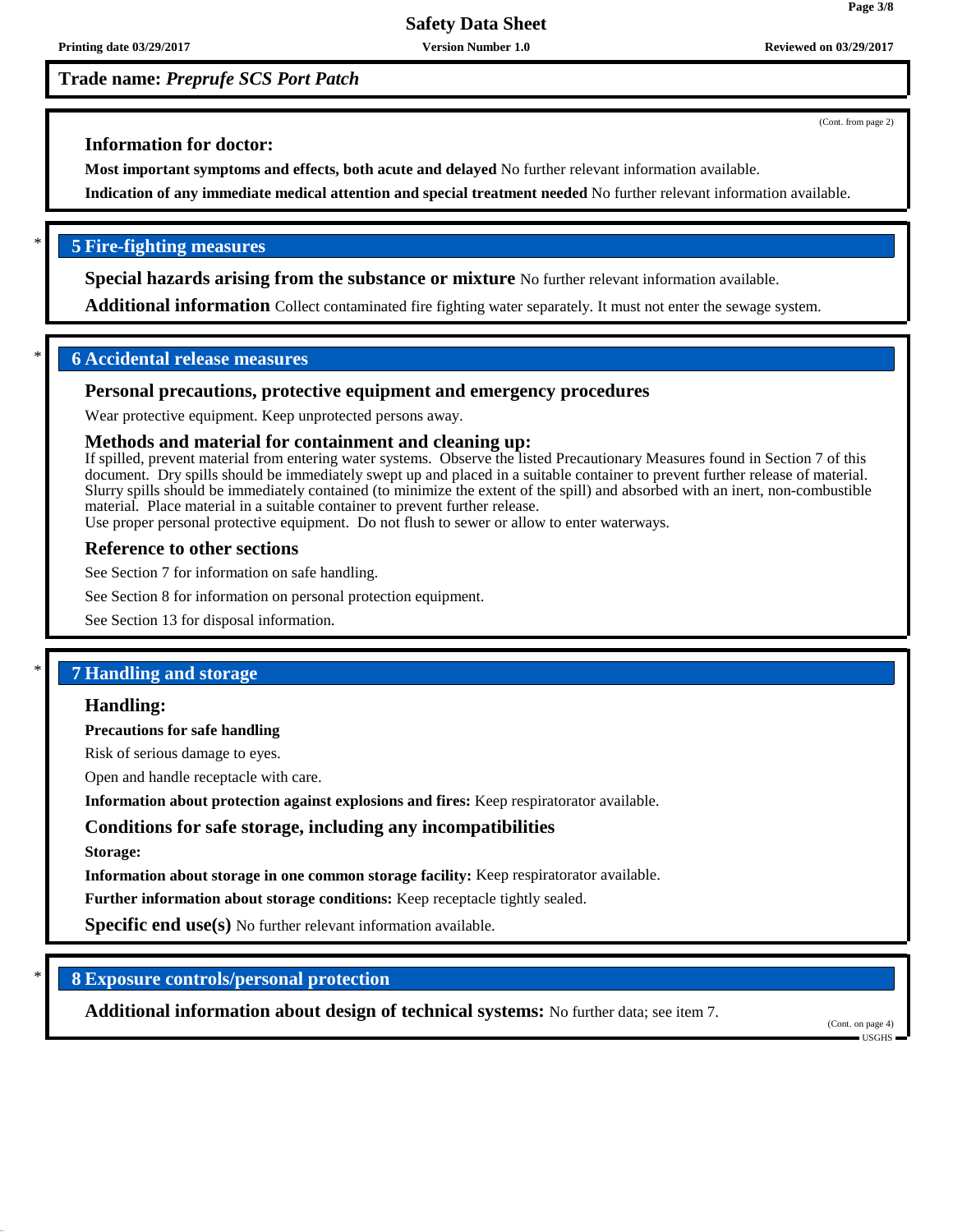**Trade name:** *Preprufe SCS Port Patch*

| (Cont. from page 3)                                                                                            |
|----------------------------------------------------------------------------------------------------------------|
| <b>Control parameters</b>                                                                                      |
| Components with limit values that require monitoring at the workplace:                                         |
| 65997-15-1 Portland cement                                                                                     |
| PEL (USA)   Long-term value: 50 mppcf or $15*5**$ mg/m <sup>3</sup><br>*total dust **respirable fraction       |
| REL (USA) Long-term value: $10^*$ 5 <sup>**</sup> mg/m <sup>3</sup><br>*total dust **respirable fraction       |
| TLV (USA) Long-term value: $1*$ mg/m <sup>3</sup><br>E; *as respirable fraction                                |
| 14808-60-7 Quartz (SiO2)                                                                                       |
| REL (USA) Long-term value: $0.05*$ mg/m <sup>3</sup><br>*Respirable dust; see pocket guide App. A              |
| TLV (USA) Long-term value: $0.025*$ mg/m <sup>3</sup><br>$0.025$ (resp.) for $\alpha$ -quartz and cristobalite |

**Additional information:** The lists that were valid during the creation were used as basis.

**Work/Hygienic Practices:**

Use good personal hygiene practices.

Use bag opening and disposal procedures which minimize dust release. Equip mixers with dust covers to minimize dust released during mixing cycle. After each work shift, workers should shower with soap and water. Work clothing should be changed daily.

Portland Cement may contain trace amounts of heavy metals recognized as carcinogens by NTP, OSHA or IARC. Quartz (Crystalline silica) is a naturally-occurring mineral that is commonly contained in materials that are mined from the earth's surface such as sand, limestone, clay and gypsum (Calcium sulfate). Total quartz is a value usually representing the combined fractions of large, nonrespirable sized particles and of respirable sized particles (less than ten microns in aerodynamic diameter). It is only the respirable fraction of total quartz that is recognized as hazardous by professionals in the field of Occupational Health and by most regulatory agencies.

#### **Exposure controls**

Minimize airborne dust generation. Use process enclosures, local exhaust ventilation or other engineering controls to keep airborne levels below specified exposure limits. If user operations generate dust, or mist, use ventilation to keep exposure to airborne particles below the exposure limit. Apply organizational measures, eg. by isolating personnel from dusty areas. Remove and wash soiled clothing.

#### **Personal protective equipment:**

#### **General protective and hygienic measures:**

Avoid contact with the eyes and skin.

The usual precautionary measures for handling chemicals should be followed.

Store protective clothing separately.

#### **Breathing equipment:**

Control exposure to ingredients with workplace control parameters if mentioned above. If no ingredients are listed, respiratory protection is generally not required.

If exposure limits are listed and may be exceeded, use approved respiratory protective equipment and filter type appropriate for the listed ingredients. (NIOSH, CEN, etc.).

#### **Protection of hands:**



\_SAlkaline resistant gloves

Gloves should be worn to prevent skin contact and should be impermeable and resistant to the product.

**Material of gloves** Gloves should be worn to prevent skin contact and should be impermeable and resistant to the product. (Cont. on page 5)

USGHS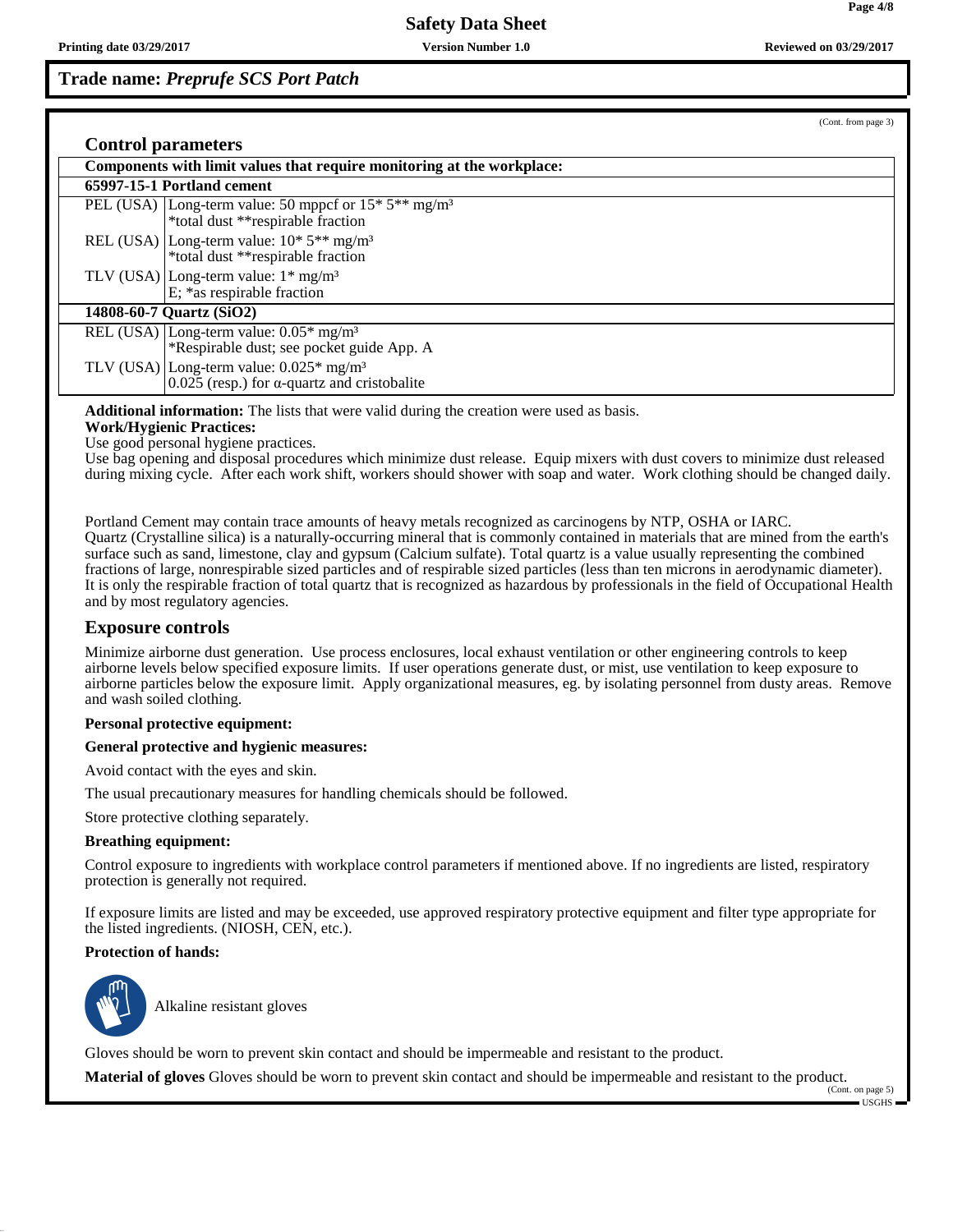## **Trade name:** *Preprufe SCS Port Patch*

(Cont. from page 4)

### **Eye protection:**



Safety glasses with side shield protection.

Safety glasses with side shields should be worn to prevent contact due to splashing. Under high vapor mist concentrations, tightly sealed goggles should be worn.



A face shield should also be worn if there is potential exposure to splash or spray.

### **Body protection:**

Protective work clothing

Use personal protective equipment as required.

Take off contaminated clothing.

## \* **9 Physical and chemical properties**

| Information on basic physical and chemical properties                                                                           |                                                                                                   |  |  |
|---------------------------------------------------------------------------------------------------------------------------------|---------------------------------------------------------------------------------------------------|--|--|
| <b>General Information</b><br>Appearance:<br>Form:<br>Color:<br>Odor:<br><b>Odor threshold:</b>                                 | Solid<br>White to black powder.<br><b>Odorless</b><br>Not determined.                             |  |  |
| pH-value (~) at 20 $^{\circ}$ C (68 $^{\circ}$ F):                                                                              | 12                                                                                                |  |  |
| <b>Change in condition</b><br><b>Melting point/Melting range:</b><br><b>Boiling point/Boiling range:</b><br><b>Flash point:</b> | Undetermined.<br>Undetermined.<br>Not applicable.                                                 |  |  |
| <b>Flammability (solid, gaseous):</b>                                                                                           | Not determined.                                                                                   |  |  |
| <b>Decomposition temperature:</b><br>Auto igniting:<br>Danger of explosion:                                                     | Not determined.<br>Product is not self-igniting.<br>Product does not present an explosion hazard. |  |  |
| <b>Explosion limits:</b><br>Lower:<br><b>Upper:</b><br><b>VOC Content (max):</b>                                                | Not determined.<br>Not determined.<br>Not determined.                                             |  |  |
| Vapor pressure:<br>Density: $(\sim)$<br><b>Relative density</b><br><b>Vapor density</b><br><b>Evaporation</b> rate              | Not applicable.<br>Not determined.<br>Not determined.<br>Not applicable.<br>Not applicable.       |  |  |
| Solubility in / Miscibility with<br>Water:                                                                                      | Not miscible or difficult to mix.                                                                 |  |  |
| Partition coefficient (n-octanol/water): Not determined.                                                                        |                                                                                                   |  |  |
| Viscosity:<br>Dynamic:<br><b>Kinematic:</b><br>Molecular weight                                                                 | Not applicable.<br>Not applicable.<br>Not applicable.<br>(Cont. on page 6)                        |  |  |
|                                                                                                                                 | $-$ USGHS $-$                                                                                     |  |  |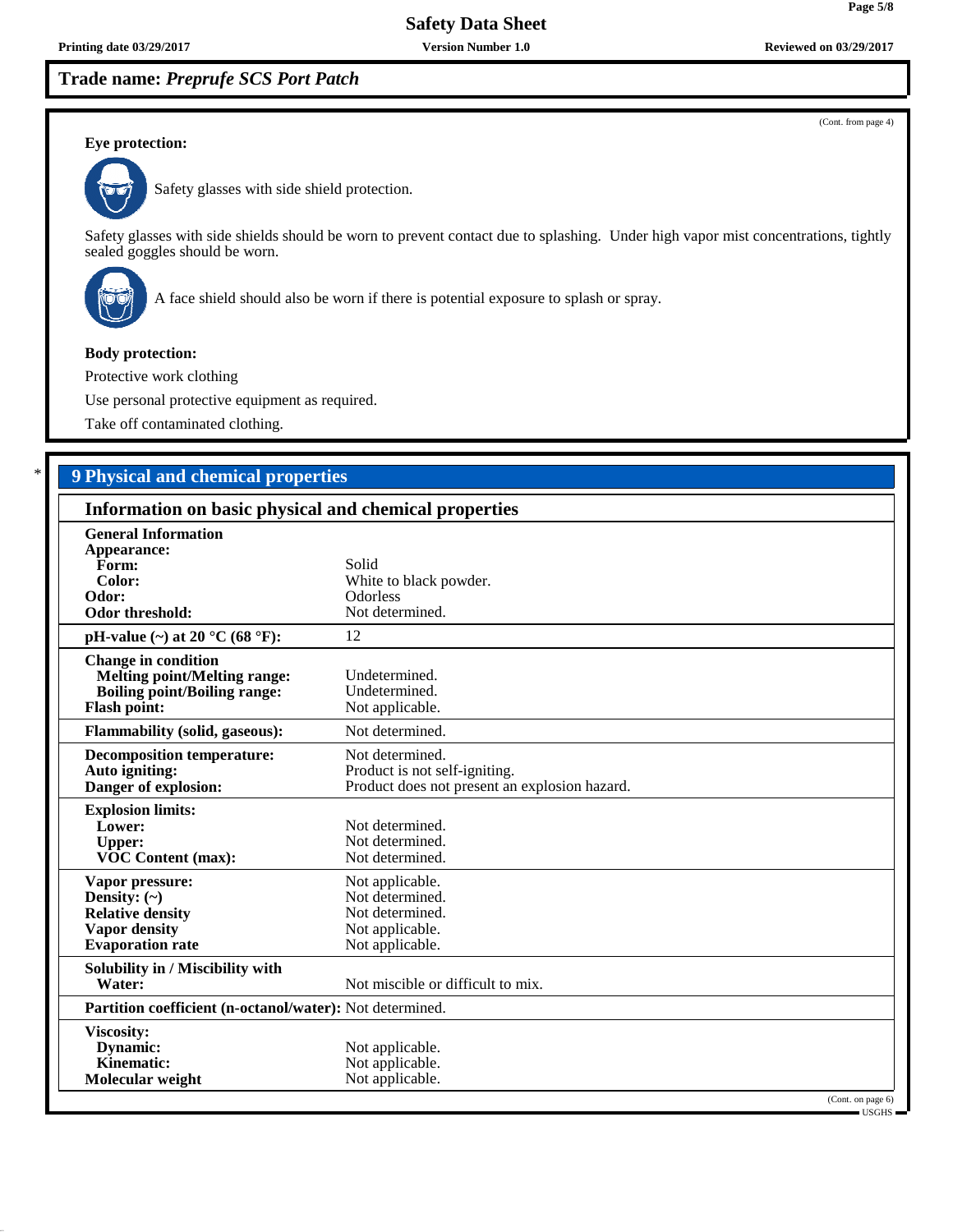**Page 6/8**

(Cont. from page 5)

## **Trade name:** *Preprufe SCS Port Patch*

**Other information** No further relevant information available.

### **10 Stability and reactivity**

**Reactivity** Stable under normal conditions.

**Chemical stability**

**Thermal decomposition:** No decomposition if used according to specifications.

**Possibility of hazardous reactions** No further relevant information available.

**Conditions to avoid** No further relevant information available.

**Incompatible materials:** No further relevant information available.

**Hazardous decomposition products:** Carbon monoxide and carbon dioxide

**Additional information:** See section 7 for information on handling, storage and conditions to be avoided.

## \* **11 Toxicological information**

Prolonged and or massive exposure to respirable crystalline silica containing dust may cause silicosis, a nodular pulmonary fibrosis caused by deposition in the lungs of fine respirable particles of crystalline silica.

### **Information on toxicological effects**

**Acute toxicity:**

**Primary irritant effect:**

**on the skin:** Causes severe skin burns and eye damage.

**on the eye:** Causes serious eye damage.

**inhalation:** No irritating effect expected

**Additional toxicological information:**

#### **Carcinogenic categories**

**IARC (International Agency for Research on Cancer) Human Carcinogenicity:**

**Group 1- Positive, Group 2A- Probable, Group 2B- Possible, Group 3- Not Classifiable**

14808-60-7 Quartz (SiO2) 1

**NTP (National Toxicology Program)**

**K–Known to be carcinogenic, R–May reasonably be anticipated to be carcinogenic**

14808-60-7 Quartz (SiO2) K

**OSHA-Ca (Occupational Safety & Health Administration)**

None of the ingredients is listed.

## **12 Ecological information**

### **Toxicity**

**Aquatic toxicity:** No further relevant information available.

**Persistence and degradability** No further relevant information available.

**Behavior in environmental systems:**

**Bioaccumulative potential** No further relevant information available.

**Mobility in soil** No further relevant information available.

(Cont. on page 7) USGHS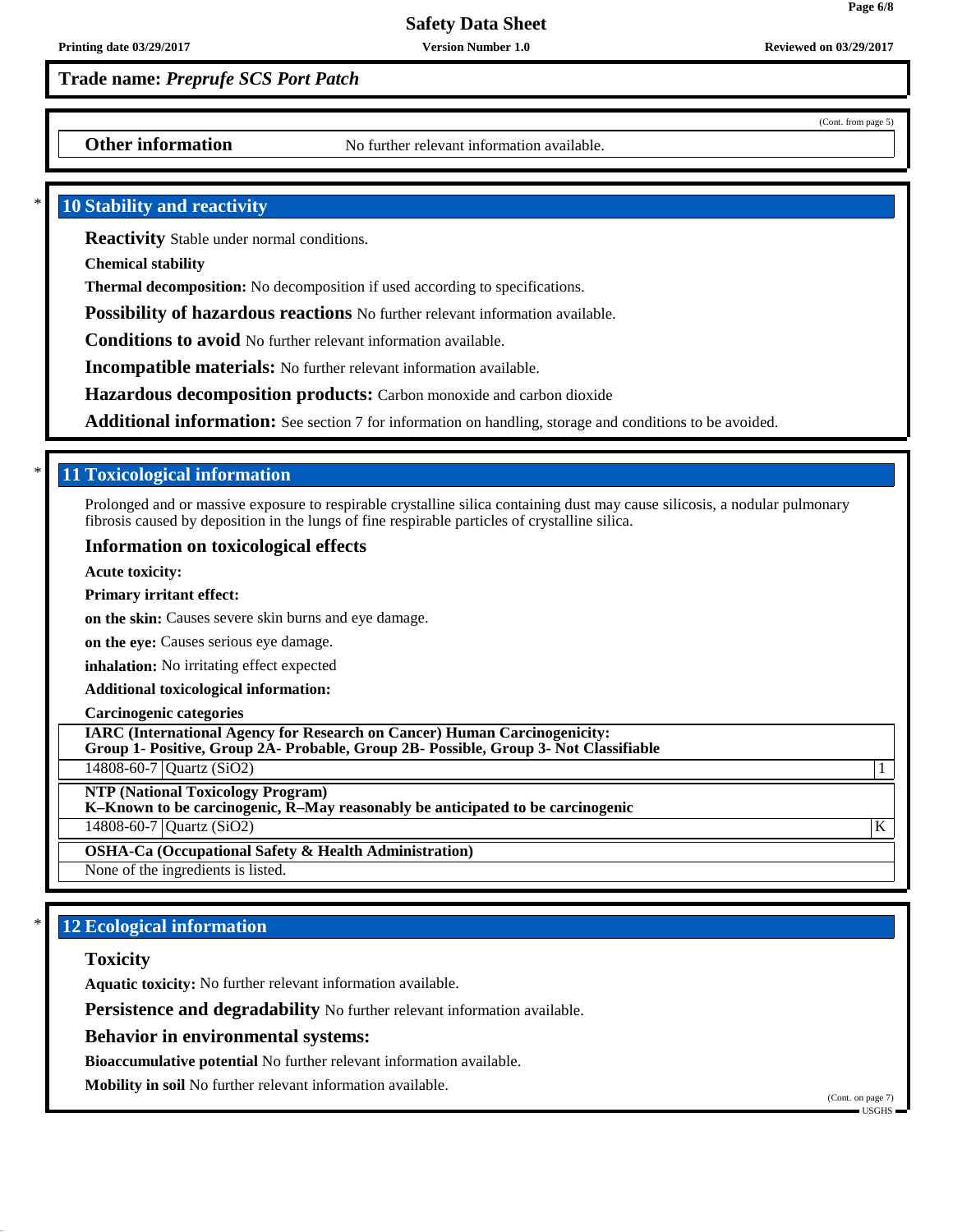**Trade name:** *Preprufe SCS Port Patch*

(Cont. from page 6)

**Page 7/8**

## **Additional ecological information:**

#### **General notes:**

Do not allow undiluted product or large quantities of it to reach ground water, water course or sewage system.

Rinse off of bigger amounts into drains or the aquatic environment may lead to increased pH-values. A high pH-value harms aquatic organisms. In the dilution of the use-level the pH-value is considerably reduced, so that after the use of the product the aqueous waste, emptied into drains, is only low water-dangerous.

### **Results of PBT and vPvB assessment**

**PBT:** Not applicable. **vPvB:** Not applicable.

**Other adverse effects** No further relevant information available.

## **13 Disposal considerations**

### **Disposal methods:**

Consult all regulations (federal, state, provincial, local) or a qualified waste disposal firm when characterizing product for disposal. Dispose of waste in accordance with all applicable regulations.

**Recommendation:**



Must not be disposed of together with household garbage. Do not allow product to reach sewage system.

### **Uncleaned packagings:**

**Recommendation:** Dispose of contents/container in accordance with local/regional/national/international regulations.

| <b>14 Transport information</b>                           |                                                                                                          |
|-----------------------------------------------------------|----------------------------------------------------------------------------------------------------------|
| <b>UN-Number</b><br>DOT, IMDG, IATA                       | Not applicable.                                                                                          |
| UN proper shipping name<br>DOT, IMDG, IATA                | Not applicable.                                                                                          |
| <b>Transport hazard class(es)</b>                         |                                                                                                          |
| DOT, IMDG, IATA<br><b>Class</b>                           | Not applicable.                                                                                          |
| <b>Packing group</b><br>DOT, IMDG, IATA                   | Not applicable.                                                                                          |
| <b>Environmental hazards:</b><br><b>Marine pollutant:</b> | N <sub>o</sub>                                                                                           |
| <b>Special precautions for user</b>                       | Not applicable.                                                                                          |
|                                                           | Transport/Additional information: Not classified as a dangerous good for transport by road, rail or air. |
| <b>DOT</b><br><b>Remarks:</b>                             | Not Regulated.                                                                                           |
| <b>UN</b> "Model Regulation":                             | Not applicable.                                                                                          |

(Cont. on page 8)